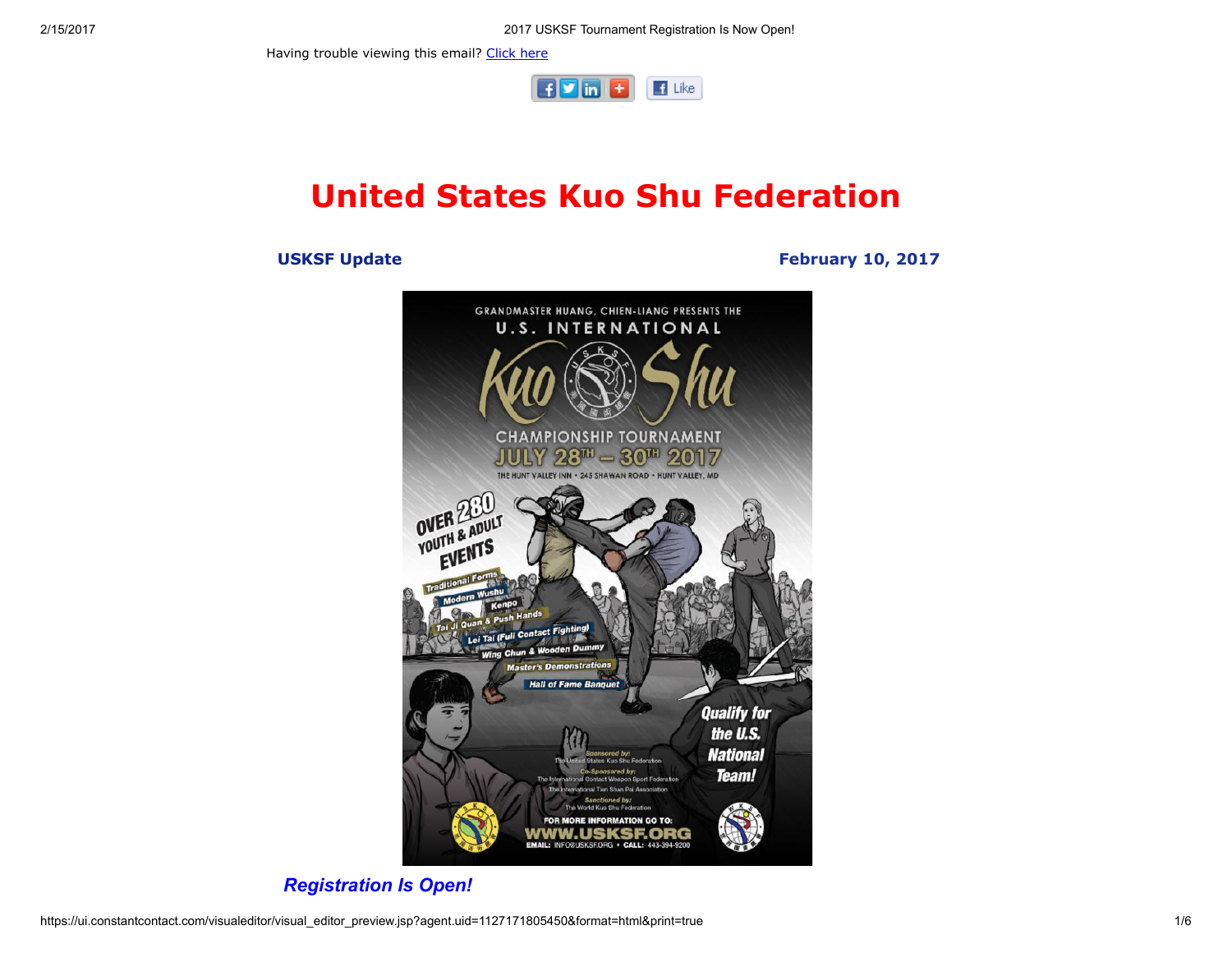2/15/2017 2017 USKSF Tournament Registration Is Now Open!

Registration for the 2017 U.S. International Kuo Shu Championship Tournament is now open. At this time, competitors are eligible to choose from over 280 youth and adult events for which to register, including internal and external forms, weapons, light contact, and full contact lei tai fighting. Once again, the USKSF will be sponsoring this event and holding it at the Hunt Valley Inn, a Wyndham Grand hotel located in Baltimore County, Maryland. To begin your online registration, click [here.](http://www.wu-kui-tang.com/usksf/registration/welcome.aspx) To download this year's tournament flyer, click [here](http://usksf.org/the-2017-kuo-shu-tournament-flyer-now-available/).



#### Register to Become a TWKSF Certified International Referee in 2017

From Sunday, July 23-Friday, July 28, 2017, the TWKSF will conduct an International Referee Training Course at the Hunt Valley Inn, a Wyndham Grand hotel.This course offers participants instruction in the required skills and attributes necessary to referee and judge events at USKSF and TWKSF sanctioned events, including TWKSF World Tournament competitions. The course is open to both new participants and current referees seeking to advance from Level B to Level A, or Level A referees wishing to complete a refresher course.

The deadline to register for the training course is June 25, 2017. Prior to registering, please review the detailed information below: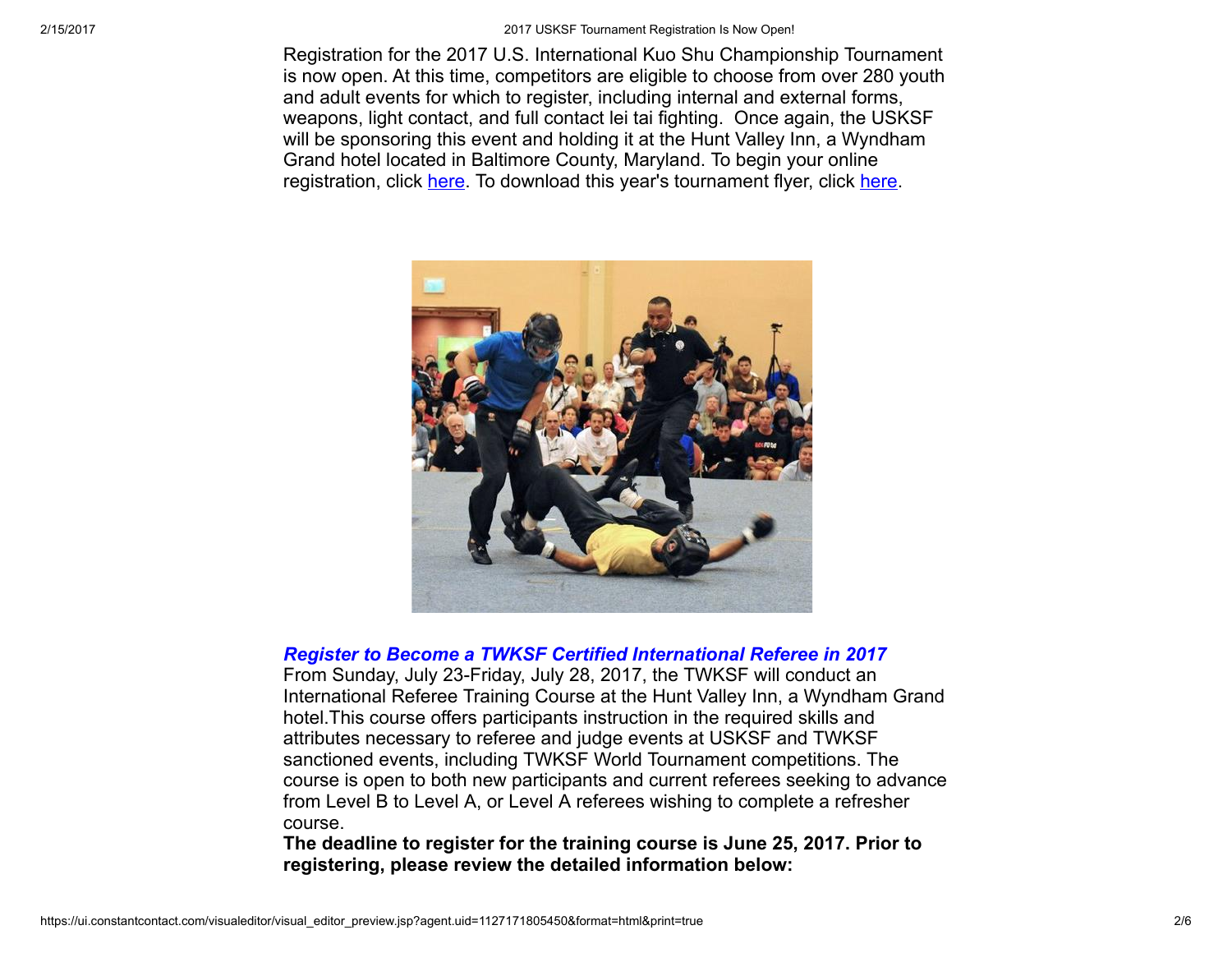- The USKSF will book your hotel room for you at our special rate. You will be responsible for room payment upon check-in. Please include the name of your roommate with your registration (2 occupants per room). If you choose to room privately, please indicate that as well.
- Inform us if you are taking the course to obtain Level B (new trainees), Level A (a referee who currently holds a Level B certification), or as a Level A referee taking a refresher course.
- Include your shirt size for your official referee shirt.

To register for 2017 TWKSF International Referee Training, click [here](http://www.wu-kui-tang.com/usksf/registration/welcome.aspx).



# Apply for Official TWKSF Ranking

The World Kuo Shu Federation (TWKSF) is currently accepting ranking applications. Applicants who pass federation scrutiny will be listed on the TWKSF website and be presented with their sashes and certificates at the 2017 US International Kuo Shu Championship Tournament in Hunt Valley, MD. For more information or to apply, click [here](http://twksf.org/join-us/ranking-certification-2/).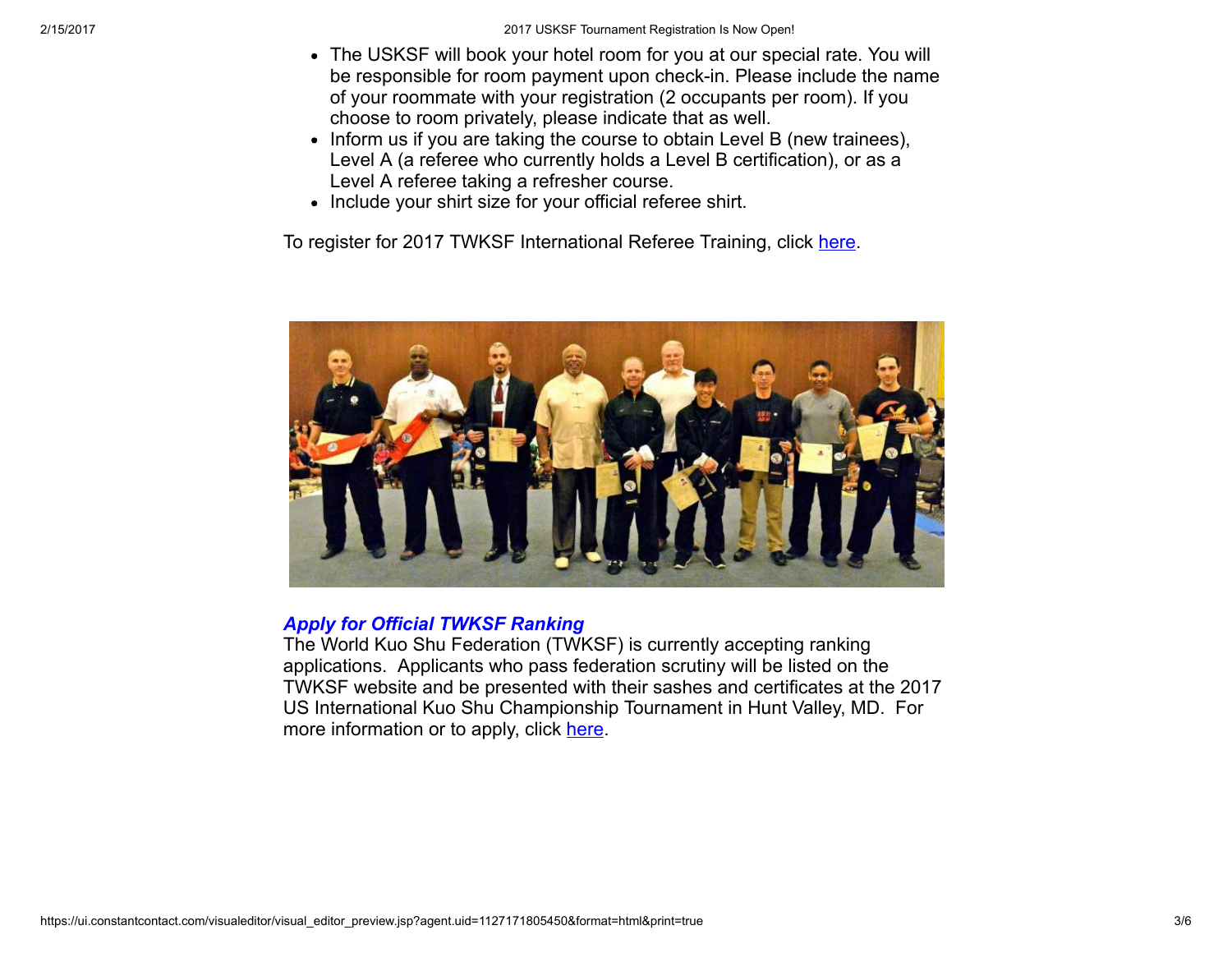

## Represent the United States at the TWKSF World Championship Tournament in 2018

As you know, the USKSF is a member country of The World Kuo Shu Federation (TWKSF). We are pleased to announce that, for the first time ever, the USKSF will host the TWKSF World Championship Tournament in the United States in July, 2018. Would you like to be a member of the US National Team that will compete at the 6th World Kuo Shu Federation Tournament? To become a member of the 2018 US National Team, you must secure a spot by winning first place in one of the events listed below at the national qualifying event which is the 2017 US International Kuo Shu Championship Tournament to be held in Hunt Valley, MD from July 28-30, 2017.

Adult External Advanced Forms/Weapons Divisions:

- Northern Form (Male)
- Northern Form (Female)
- Southern Form (Male)
- Southern Form (Female)
- Straightsword (Jian) (Male)
- Straightsword (Jian) (Female)
- Broadsword (Dao) (Male)
- Broadsword (Dao) (Female)
- Long Staff (Gwun) (Male)
- Long Staff (Gwun) (Female)
- Spear (Qiang) (Male)
- Spear (Qiang) (Female)
- Other Weapon, including double weapons (Male)
- Other Weapon, including double weapons (Female)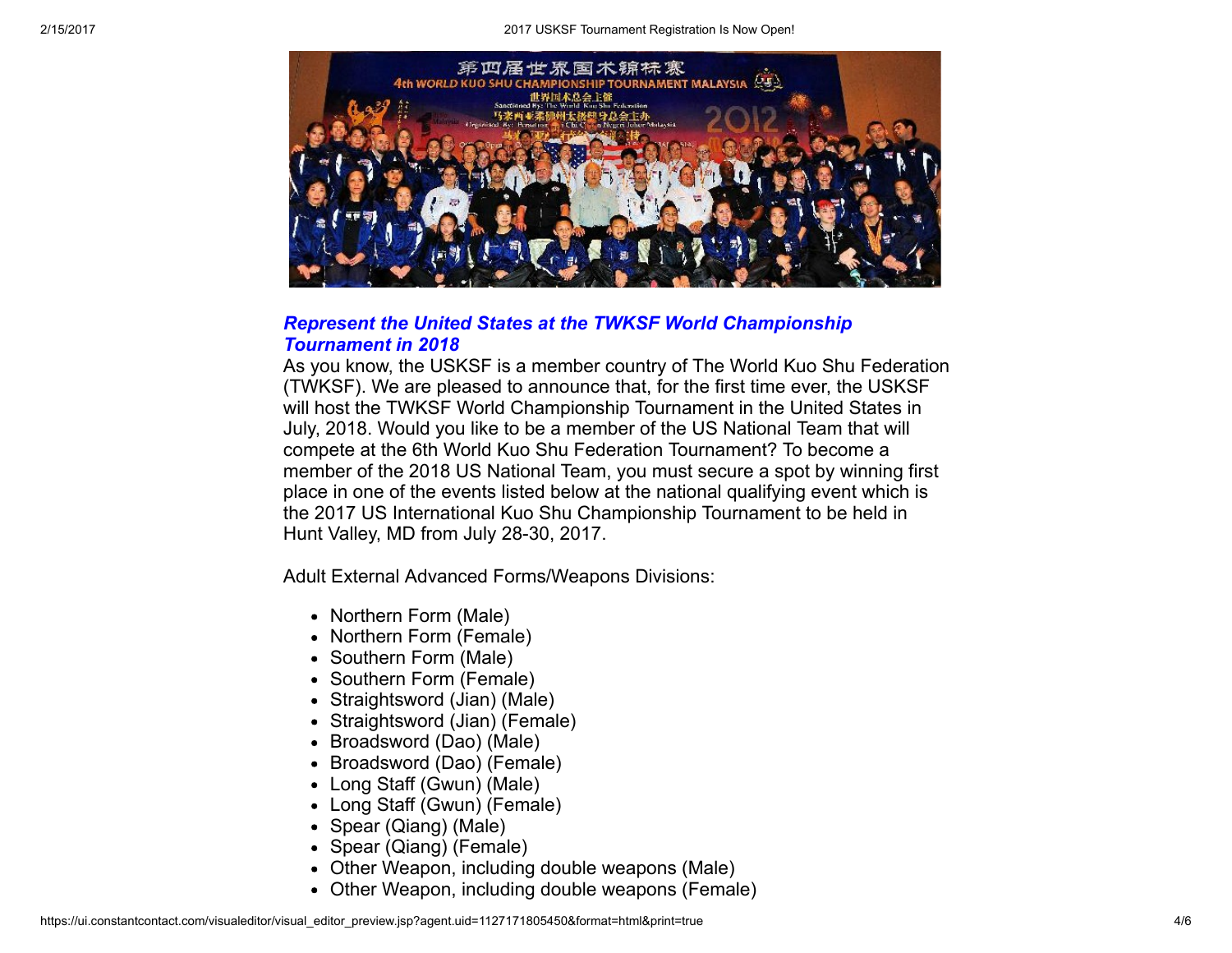Adult Internal Advanced Forms/Weapons Divisions:

- Yang Style Tai Ji Quan Form (Male)
- Yang Style Tai Ji Quan Form (Female)
- Xing Yi Quan Form (Male)
- Xing Yi Quan Form (Female)
- Ba Gua Zhang Form (Male)
- Ba Gua Zhang Form (Female)
- Tai Ji Weapon (Male)
- Tai Ji Weapon (Female)
- Xing Yi Weapon (Male)
- Xing Yi Weapon (Female)
- Ba Gua Weapon (Male)
- Ba Gua Weapon (Female)

Lei Tai Divisions:

The first place winners of each male and female division will qualify for the 2018 US Team lei tai competition.

For those who are unfamiliar with the World Tournament or US National Team, below are some details.

- Competitors may compete in multiple World Tournament scoring events, but they must qualify for each event.
- Lei tai competitors must fight at the World Tournament in the same event (weight) in which they qualified.
- US National Team members must accept their spot via email after the qualifying tournament (2017).

Additional information will be sent out in the coming weeks and months.

# USKSF on Facebook and YouTube

The USKSF is on Facebook. "Like" our page to stay up to date on the latest news and information from the USKSF.